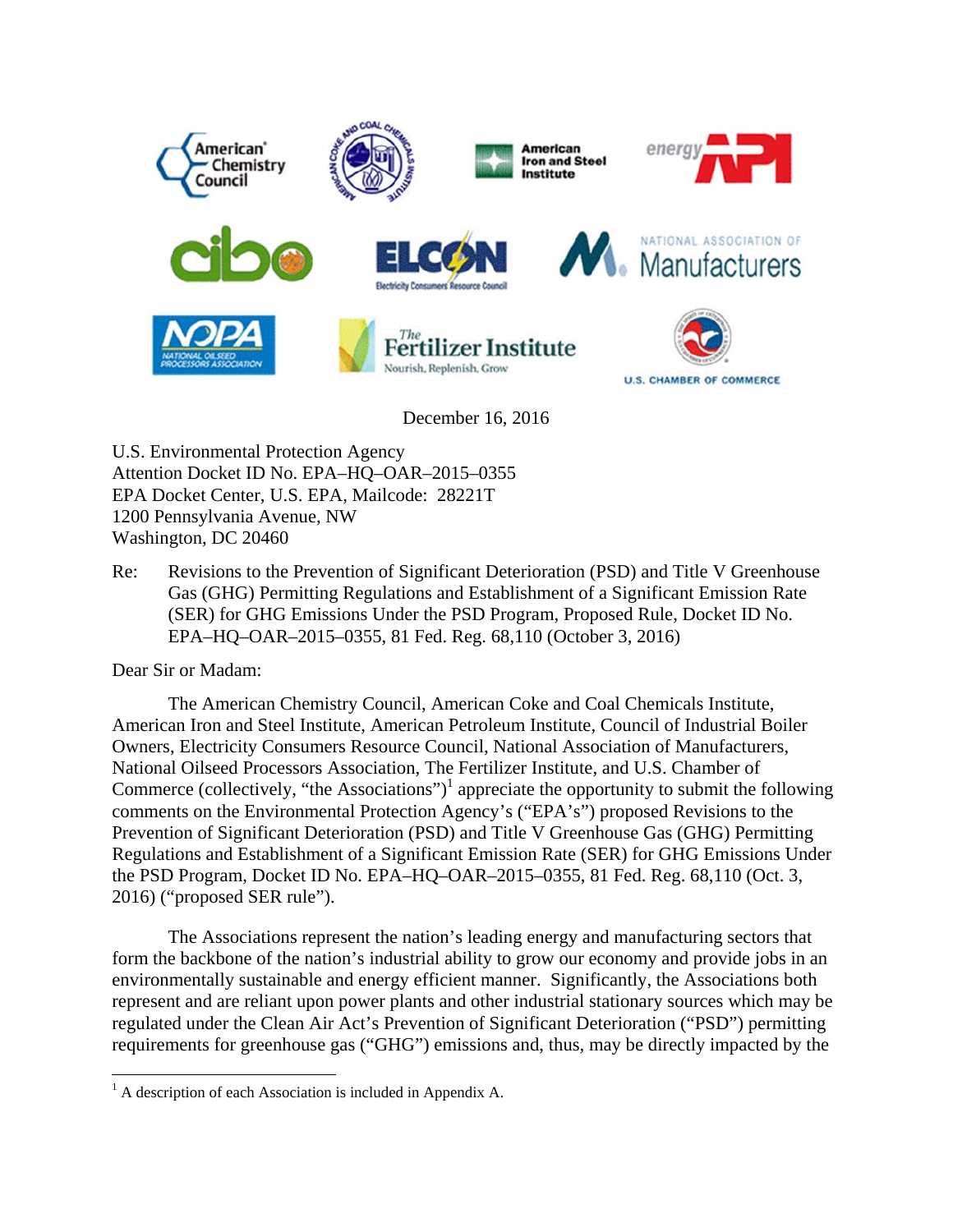proposed rule. Many of the Associations were among the petitioners that challenged EPA's Tailoring Rule, leading to the Supreme Court's decision in *Utility Air Regulatory Group ("UARG") v. EPA*, 134 S. Ct. 2427 (2014) that invalidated a portion of EPA's prior regulations for GHG emissions under the PSD program. Thus, the Associations are keenly interested in this proposal which responds to and seeks to implement the Supreme Court's decision.

Many of the Associations represent companies that are energy-intensive and tradeexposed ("EITE") and especially concerned with how GHG PSD regulations would adversely affect their competiveness and viability. EITE companies are already subject to intense competition and pricing pressure from international manufacturers. The additional cost and permitting risk associated with the proposed GHG PSD regulations would place U.S. EITE companies at a significant disadvantage relative to their international counterparts, thereby risking U.S. manufacturing competitiveness and American jobs. Further, if rising compliance costs and permitting uncertainty causes U.S. manufacturers to construct or relocate their operations in other countries which do not have comparable GHG or environmental regulations, the net effect would be an increase in global GHG emissions, also known as "carbon leakage." U.S. manufacturers have been very successful in decreasing their GHG emissions while producing world-class efficiency and productivity levels. Placing additional GHG PSD burdens on U.S. EITE companies would not only reduce their competiveness and risk American jobs, but also would likely result in increased global GHG emissions and exporting of higher levels of pollution to countries without comparable levels of environmental regulations.

At the outset, the Associations recognize that the incoming Administration has signaled an intent to review and, in some cases, reconsider existing and pending EPA regulations. Without waiving any rights that the Associations may have with respect to actions taken by the next Administration, to the extent that EPA continues to implement the GHG BACT requirements, the Associations support EPA's proposal to fully implement the Supreme Court's decision in *UARG* and eliminate all regulatory provisions that would require a stationary source to obtain a PSD or Title V permit based solely on the basis of its GHG emissions.

In addition, the Associations support EPA's proposal to establish a significant emission rate ("SER") for GHG emissions under the PSD permitting program based on the conclusion that GHG emissions below this threshold would be *de minimis*. If PSD permitting requirements are triggered for any pollutant as a result of new construction or a modification of an existing source, the permit applicant must conduct a best available control technology ("BACT") analysis for a pollutant if emissions will exceed the SER. If there is no SER for a given pollutant, a PSD BACT analysis is required for any increase in emissions. Thus, establishing an SER will provide some measure of regulatory relief for a stationary source whose emissions fall below the SER.

In the absence of an SER for GHGs, virtually any project subject to PSD permitting requirements could be required to conduct a BACT analysis for GHG emissions. EPA's legal authority to establish such *de minimis* SER thresholds under the Clean Air Act is wellestablished when the administrative and economic burdens associated with permitting are not justified by the trivial emissions reductions from sources that emit below the *de minimis* threshold. Thus, there is no legal barrier to establishing an appropriate SER for GHG emissions.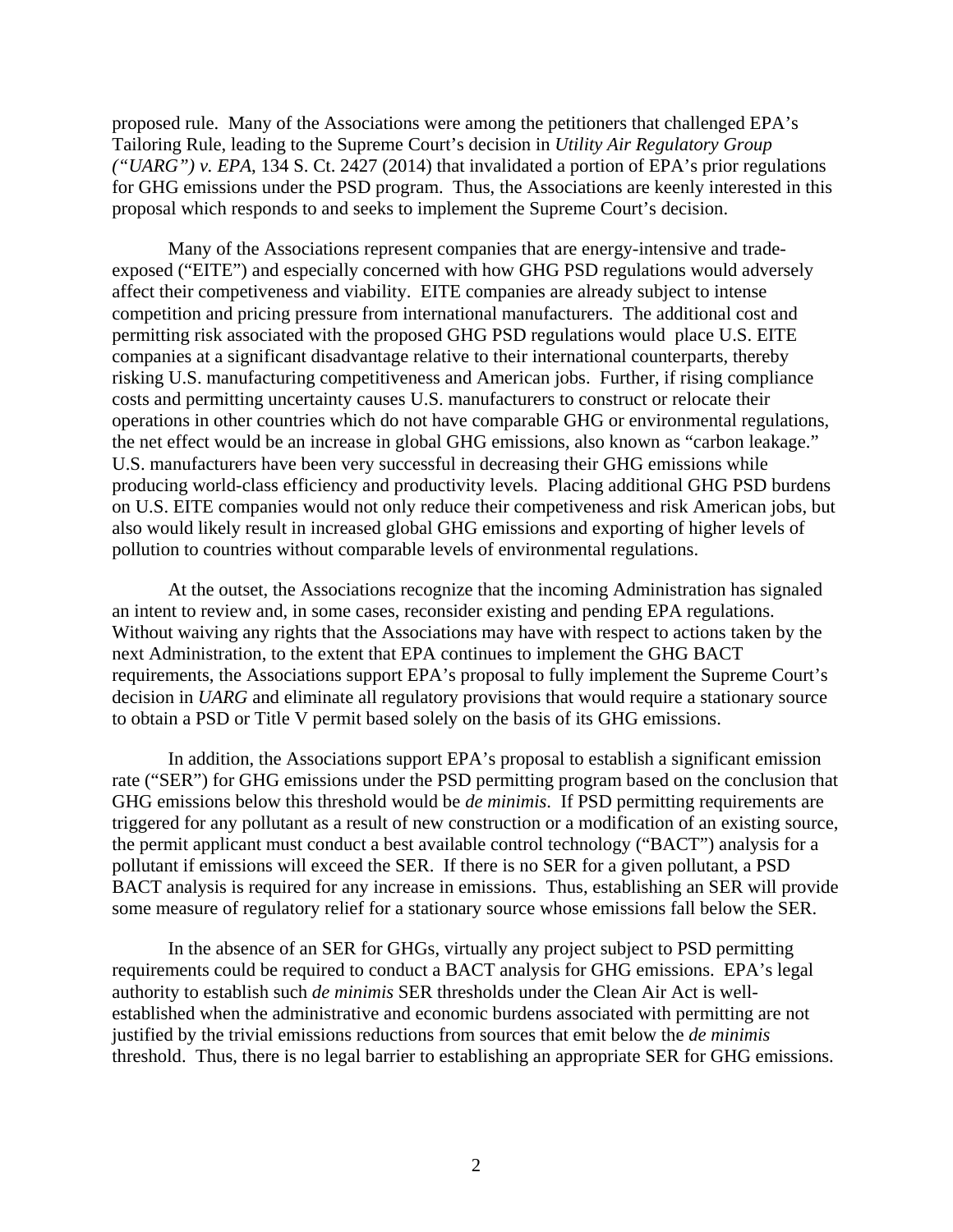At the same time, however, the Associations have a number of concerns with EPA's proposal that should be addressed in the final rule. First, carbon capture and storage ("CCS") is not a commercially viable emission control for stationary sources and under no circumstances should it be used to establish a *de minimis* threshold. Second, EPA has unreasonably limited the potential range of *de minimis* thresholds by only considering values capped at 75,000 tons per year ("tpy"). EPA should consider broader comments on the proposed SER rule and establish a *de minimis* threshold above 75,000 tpy. Third, EPA should not establish a *de minimis* threshold below 75,000 tpy. Potential GHG emission reductions for such sources are trivial and cannot be justified in light of the administrative and economic burdens associated with the PSD BACT analysis.

#### **Background**

In 2009, EPA began the process of regulating GHGs under the Clean Air Act by publishing an endangerment determination that GHG emissions from new motor vehicles cause or contribute to the endangerment of public health and welfare. 74 Fed. Reg. at 66,496 (Dec. 15, 2009). Following the endangerment determination, EPA issued final standards for GHG emissions from light duty vehicles. 75 Fed. Reg. 25,324 (May 7, 2010). In 2010, EPA also issued the "Triggering Rule" in which EPA concluded that issuance of final standards for GHG emissions from light duty vehicles would trigger stationary source permitting requirements for GHG emissions under the PSD and Title V permitting programs. 75 Fed. Reg. 17,004 (Apr. 2, 2010).

Finally, in 2010, EPA issued the "Tailoring Rule" which addressed the regulation of GHG emissions from stationary sources under the PSD and Title V permitting programs. In that rule, EPA concluded that applying the Clean Air Act's default emissions thresholds to GHG emissions under the PSD and Title V permitting programs would dramatically expand those permitting programs and create significant administrative burdens on permitting agencies and on regulated industries. Applying several administrative law doctrines, EPA established new, higher GHG emissions thresholds of 75,000 and 100,000 tpy for triggering PSD and Title V permitting requirements for GHG emissions.

EPA implemented the Tailoring Rule thresholds over several steps. In the first step, stationary sources were only required to conduct a best available control technology ("BACT") analysis for GHG emissions if they were "anyway sources" that triggered PSD and Title V permitting requirements for emissions of other pollutants. In the second step, stationary sources were required to conduct a BACT analysis for GHG emissions for any source whose GHG emissions exceeded the Tailoring Rule thresholds, even if they did not trigger PSD and Title V permitting for any other pollutant. The Tailoring Rule was subsequently challenged by several petitioners.

In *UARG v. EPA*, the Supreme Court struck down parts of the Tailoring Rule. Specifically, the Court held that EPA could not interpret the Clean Air Act to require a stationary source to obtain a PSD or Title V permit based solely on the source's potential to emit GHGs. After concluding that the Clean Air Act's reference to "any air pollutant" did not compel EPA to require PSD and Title V permits based solely on a source's GHG emissions, the Court held that EPA's interpretation was "unreasonable because it would bring about an enormous and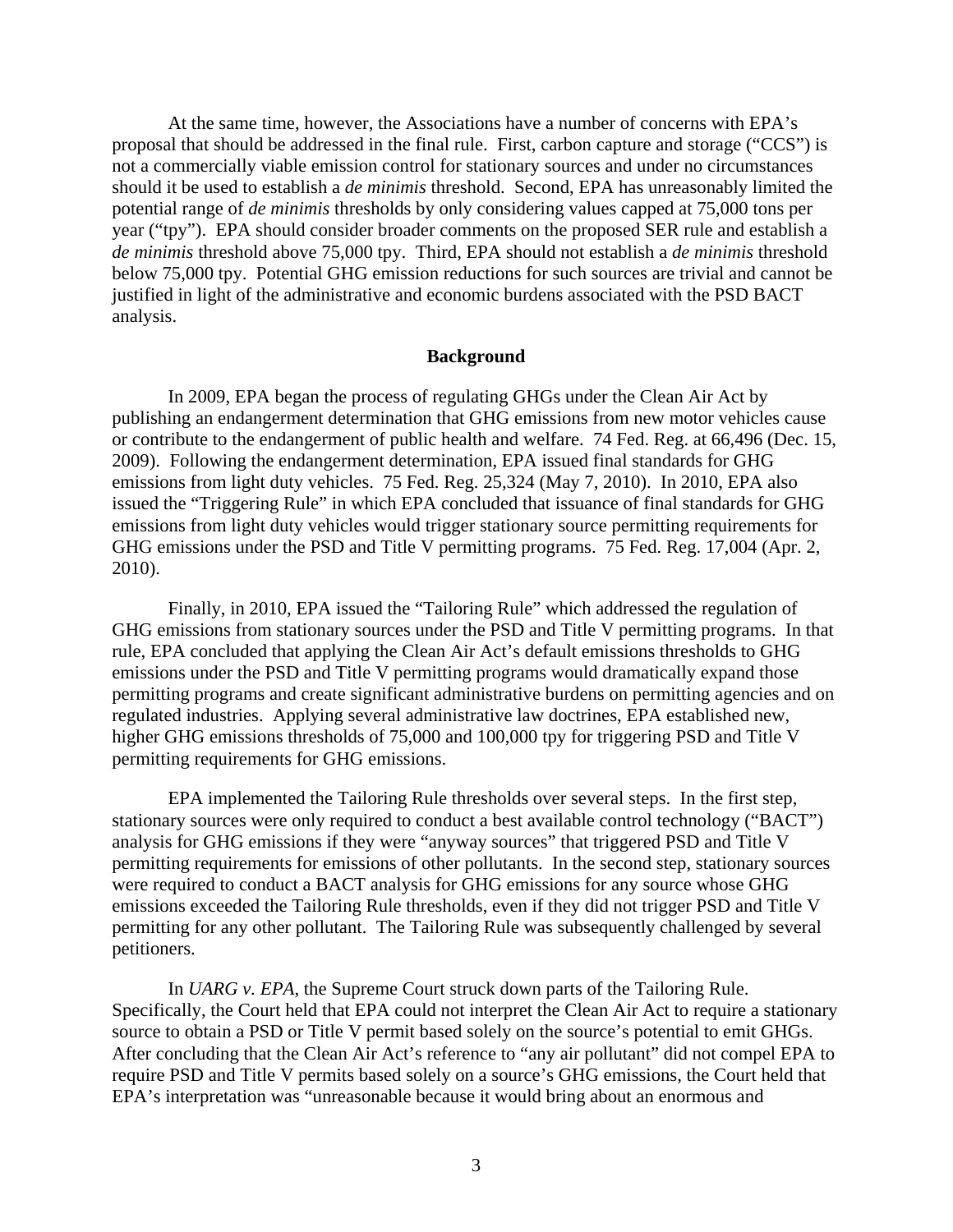transformative expansion of EPA's regulatory authority without a clear congressional authorization. *UARG*, 134 S. Ct. at 2444. The Court went on to explain that "[w]hen an agency claims to discover in a long-extant statute an unheralded power to regulate 'a significant portion of the American economy,' … we typically greet its announcement with a measure of skepticism." *Id.* (internal quotation omitted). The Court also held that EPA could not rely on administrative law principles to limit the effect of its otherwise impermissible interpretation of the PSD and Title V permitting provisions. *Id.* at 244-46. The Court did, however, uphold EPA's requirement that "anyway sources" conduct a BACT analysis for GHG emissions if they triggered PSD and Title V permitting requirements due to emissions of other pollutants. *Id.* at 2449. Finally, the Court held that EPA could establish emissions thresholds for excluding GHG emissions in BACT analysis based on *de minimis* grounds, but found that the thresholds established by EPA in the Tailoring Rule were not based on proper grounds. *Id.*

In response to *UARG*, the D.C. Circuit issued an amended judgment to implement the Supreme Court's decision. Specifically, the court vacated the Tailoring Rule to the extent that it required stationary sources to obtain PSD and Title V permits based solely on their emissions of (or potential to emit) GHGs. The court also directed EPA to consider whether further revisions to the Tailoring Rule were appropriate in light of the Supreme Court's decision in *UARG*. EPA subsequently issued a direct final rule that eliminated some portions of the Tailoring Rule that required stationary sources to obtain PSD permits based solely on their GHG emissions. EPA also issued a memorandum stating that it would undertake an additional rulemaking to further revise the PSD and Title V permitting requirements in light of *UARG* and would establish GHG emissions thresholds based on *de minimis* principles. This proposed rule is intended to complete that action.

# **I. The Associations Support EPA's Proposal to Revise the PSD and Title V Permitting Regulations to Fully Implement the Supreme Court's Decision in** *UARG v. EPA.*

In the proposed SER rule, EPA states that it is making changes to the existing PSD and Title V permitting regulations to "conform those regulations with the U.S. Supreme Court's decision in *UARG v. EPA*…." 81 Fed. Reg. at 68,111. The Associations support those changes and, to the extent EPA continues to include GHGs in the PSD program, urge EPA to implement them as soon as possible.

The Supreme Court's decision in *UARG* represents an important limitation on EPA's authority to regulate GHG emissions under the Clean Air Act and provides important protections to stationary sources that emit GHGs, but do not have significant emissions of pollutants otherwise regulated under the PSD and Title V permitting program. However, while EPA and the states have conformed their regulatory activities to the Supreme Court's decision in *UARG*, and EPA has taken some action to rescind the unlawful portions of the Tailoring Rule, it is imperative that EPA's regulations are revised in a manner that fully implements the Supreme Court's decision and provides regulatory certainty to sources that might otherwise be subject to PSD and Title V permitting obligations on the sole basis of their GHG emissions. Finalizing these regulatory changes and providing certainty to the stationary sources must be a top priority of EPA's regulatory agenda.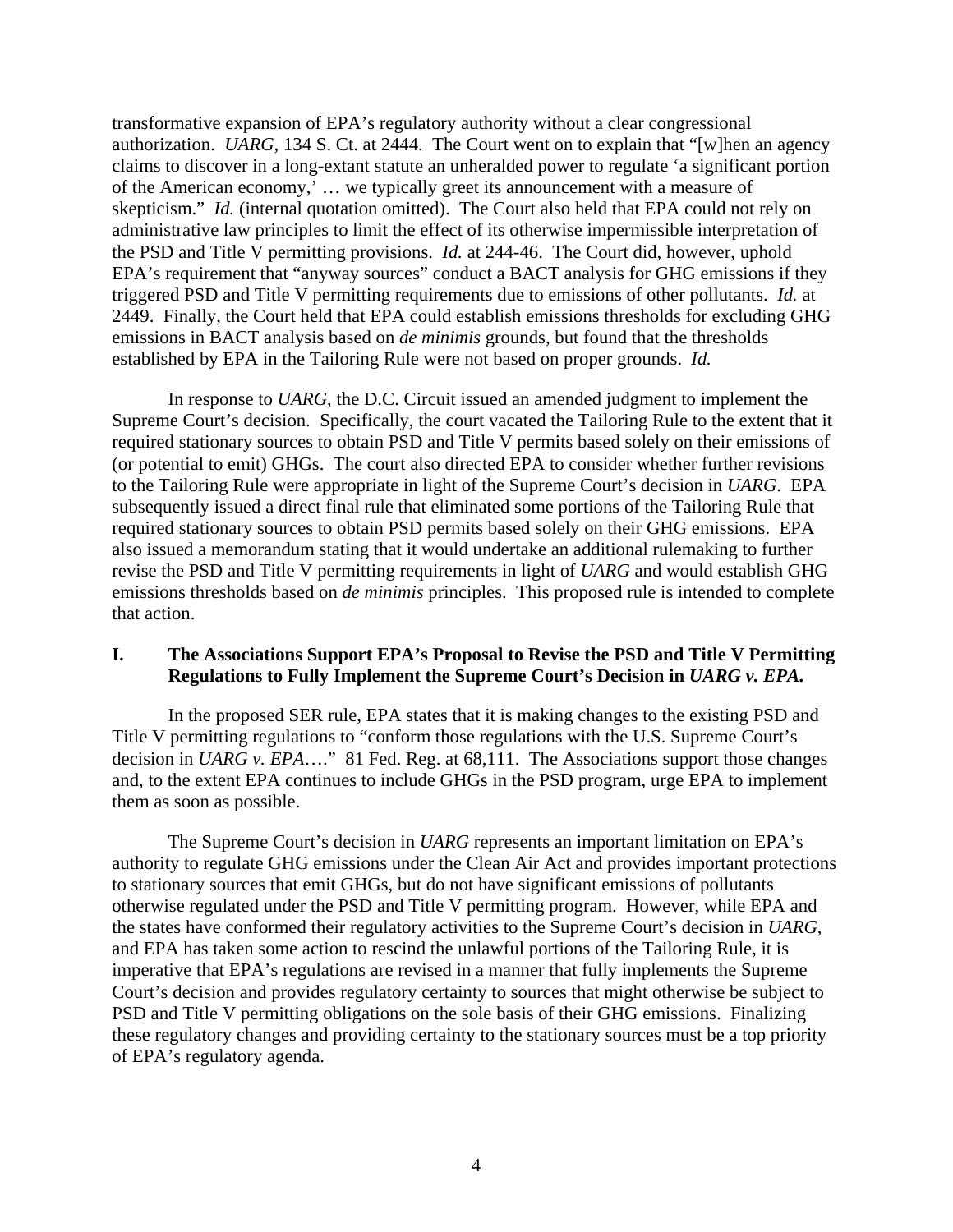# **II. EPA Has Authority Under the Clean Air Act to Establish a** *De Minimis* **Threshold for GHG Emissions Under the PSD Program.**

As EPA appropriately recognizes in the proposed SER rule, the agency has inherent authority under the Clean Air Act to establish *de minimis* emissions thresholds below which a source's emissions of a given pollutant need not be regulated. EPA has a long history of applying this *de minimis* principle under the PSD program by establishing SERs for regulated pollutants to ensure that stationary sources are not required to undergo costly BACT analyses that will not result in meaningful emissions reductions. It is imperative that EPA develop such a *de minimis* threshold for GHG emissions.

GHG emissions are emitted by a large number of stationary sources in the United States and, without regulatory relief in the form of a *de minimis* threshold, virtually any major source subject to PSD permitting would be required to conduct a GHG BACT analysis for any increase in GHG emissions. Such an outcome would be contrary to Congress' intent and would fail to produce meaningful emissions reductions in many cases.

EPA's authority to exclude *de minimis* emissions from regulation under the Clean Air Act is well-established and non-controversial. The Supreme Court recognized this fact in *UARG* and explicitly stated that EPA could establish a *de minimis* threshold for GHG emissions if based on "proper grounds." *UARG*, 134 S. Ct. at 2449. In supporting EPA's authority to exclude *de minimis* emissions, the Court referenced the D.C. Circuit's decision in *Alabama Power Co. v. EPA*, 636 F.2d 323 (D.C. Cir. 1979), another case addressing emissions under the PSD program.

In *Alabama Power*, the court explained that "the law does not concern itself with trifling matters," and stated that "[c]ourts should be reluctant to apply the literal terms of a statute to mandate pointless expenditures of effort. *Id.* at 360. "Unless Congress has been extraordinarily rigid, there is likely a basis for an implication of *de minimis* authority to provide exemption when the burdens of regulation yield a gain of trivial or no value." *Id.* at 360-61. Importantly, the D.C. Circuit also recognized that it was appropriate for EPA to consider "severe administrative burdens on EPA, as well as severe economic burdens on the construction of new facilities" when establishing *de minimis* thresholds. *Id.* at 405. Thus, it is clear that EPA has inherent authority under the Clean Air Act to exclude from regulation certain emissions sources when the gains from regulation are trivial in comparison to the administrative burdens on the regulating agency and the economic burdens imposed on the stationary source.

Equally important, the *Alabama Power* court found that EPA had authority to impose *de minimis* thresholds under the PSD program at issue here. The court recognized that the text of the Clean Air Act directed permitting agencies to conduct a PSD BACT analysis for each pollutant subject to regulation under the Clean Air Act once PSD permitting requirements were triggered at the stationary source. *Id.* at 405. The court held that EPA could establish *de minimis* thresholds below which PSD BACT was not required based on "the specific administrative burdens and specific regulatory context" that the agency faced. *Id.* EPA responded by establishing SERs for many of the pollutants that are subject to regulation under the PSD program. *See* 40 C.F.R. §§ 51.166(b)(23), 52.21(b)(23). These SERs appropriately limit the pollutants for which a source must conduct PSD BACT analyses once the PSD permitting requirements are triggered.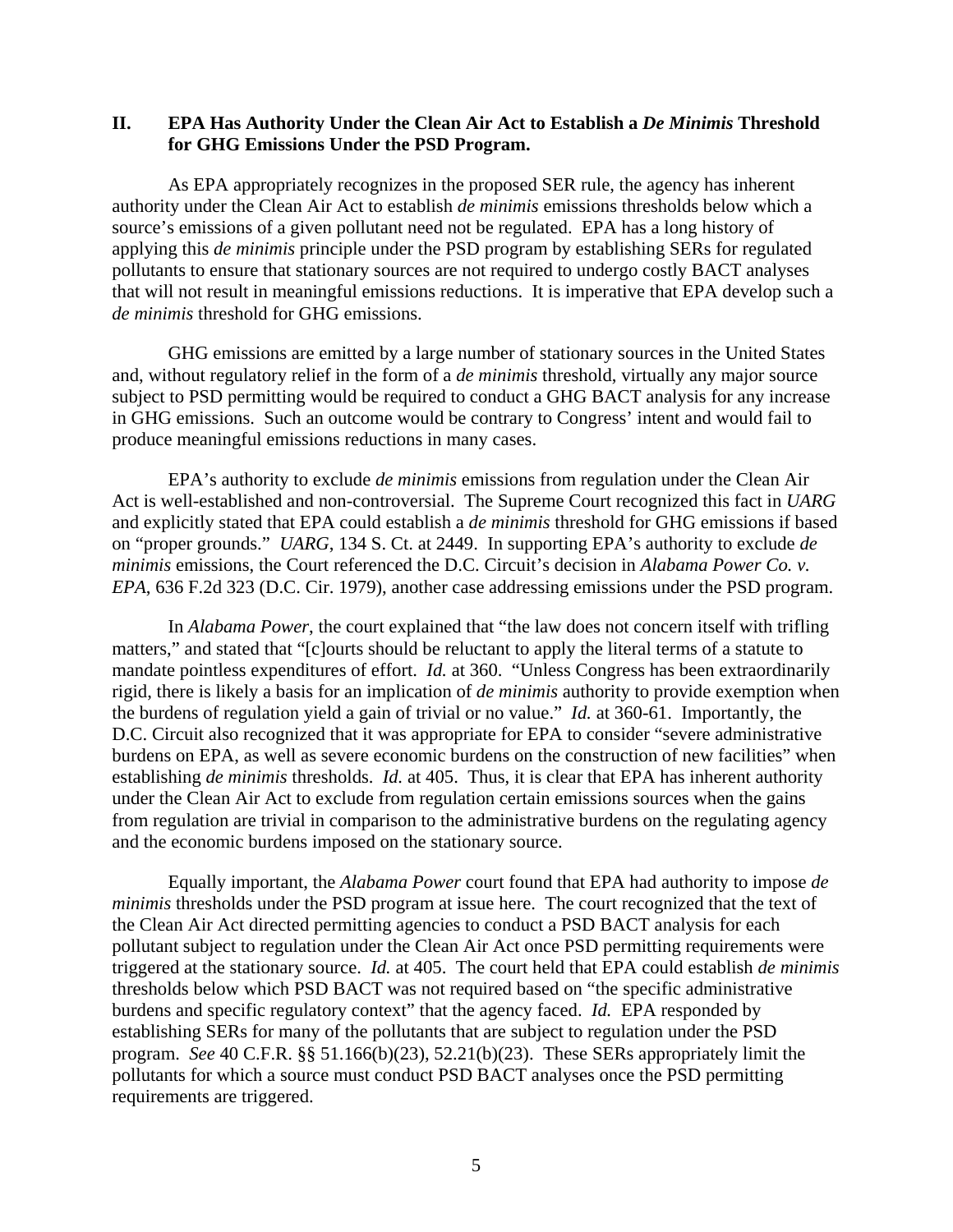While these past examples provide important legal precedent for EPA to establish *de minimis* thresholds for GHG emissions under the PSD permitting program, it is also important to recognize the unique issues posed by GHG emissions. As the court in *Alabama Power* noted, the appropriate *de minimis* threshold "should vary depending on the specific pollutant and the danger posed by increases in its emission." *Alabama Power*, 636 F.3d at 405. As EPA noted in the proposed SER rule, GHGs are fundamentally different from other pollutants because they are emitted in much larger quantities from a wide array of stationary sources. Further, they do not pose the same threat to public health and the environment as criteria pollutants and hazardous air pollutants for which EPA has previously established SERs. Thus, while those SERs establish important legal precedent for EPA's authority to establish *de minimis* thresholds under the PSD program, they are of little value in determining what an appropriate *de minimis* threshold for GHG emissions should be. As described below, the *de minimis* threshold for GHGs should be much higher than those previously established by EPA for criteria and hazardous air pollutants.

# **III. Carbon Capture and Storage Is Not an Appropriate Control Technology for GHG Emissions and Should Not Be Used to Establish a** *De Minimis* **Threshold.**

As EPA works to finalize the SER rule, it is imperative that the agency exclude CCS as a potential control option when determining whether conducting a PSD BACT analysis would yield trivial or no emissions reductions. CCS is not a commercially viable control technology as a practical matter and, thus, is not applicable to the development of a *de minimis* threshold for GHG emissions. Therefore, the Associations support EPA's proposal to base the *de minimis* threshold on potential efficiency improvements at stationary sources and urge EPA to exclude CCS when issuing a final SER for GHG emissions.

At the outset, the Associations oppose EPA's assertion in the proposed SER rule that CCS is a viable GHG control technology for any stationary sources under the PSD program. In the proposed SER rule, EPA erroneously asserts that CCS may be a viable BACT candidate for certain large CO<sub>2</sub> emission sources that exceed EPA's proposed 75,000 tpy *de minimis* threshold. 81 Fed. Reg. at 68,135. That assertion is apparently based on EPA's new source performance standards for GHG emissions from new coal-fired power plants, which are based on partial CCS. *Id.*

Several of the Associations have challenged those new source performance standards on the basis that even partial CCS is not an economically viable emission control strategy for GHG emissions and, thus, cannot be the "best system of emission reduction" for GHG emissions from new coal-fired power plants. *See* Opening Brief of Non-State Petitioners, *North Dakota et al. v. EPA*, Case No. 15-1381 (D.C. Cir. Oct. 13, 2016), ECF No. 1640984. The Associations incorporate those arguments herein by reference, and nothing in these comments is intended to waive any argument that the Associations have or will raise in that case. Thus, regardless of the *de minimis* threshold that EPA ultimately adopts in this rulemaking, it would be wholly inappropriate for EPA to consider emissions reductions that may be theoretically possible using CCS as a basis to set that level.

Further, even if EPA were correct that CCS may be available in some limited circumstances to a small subset of large GHG emitters, there is no basis to rely on CCS when setting a *de minimis* threshold. As EPA appropriately acknowledges, CCS technologies are not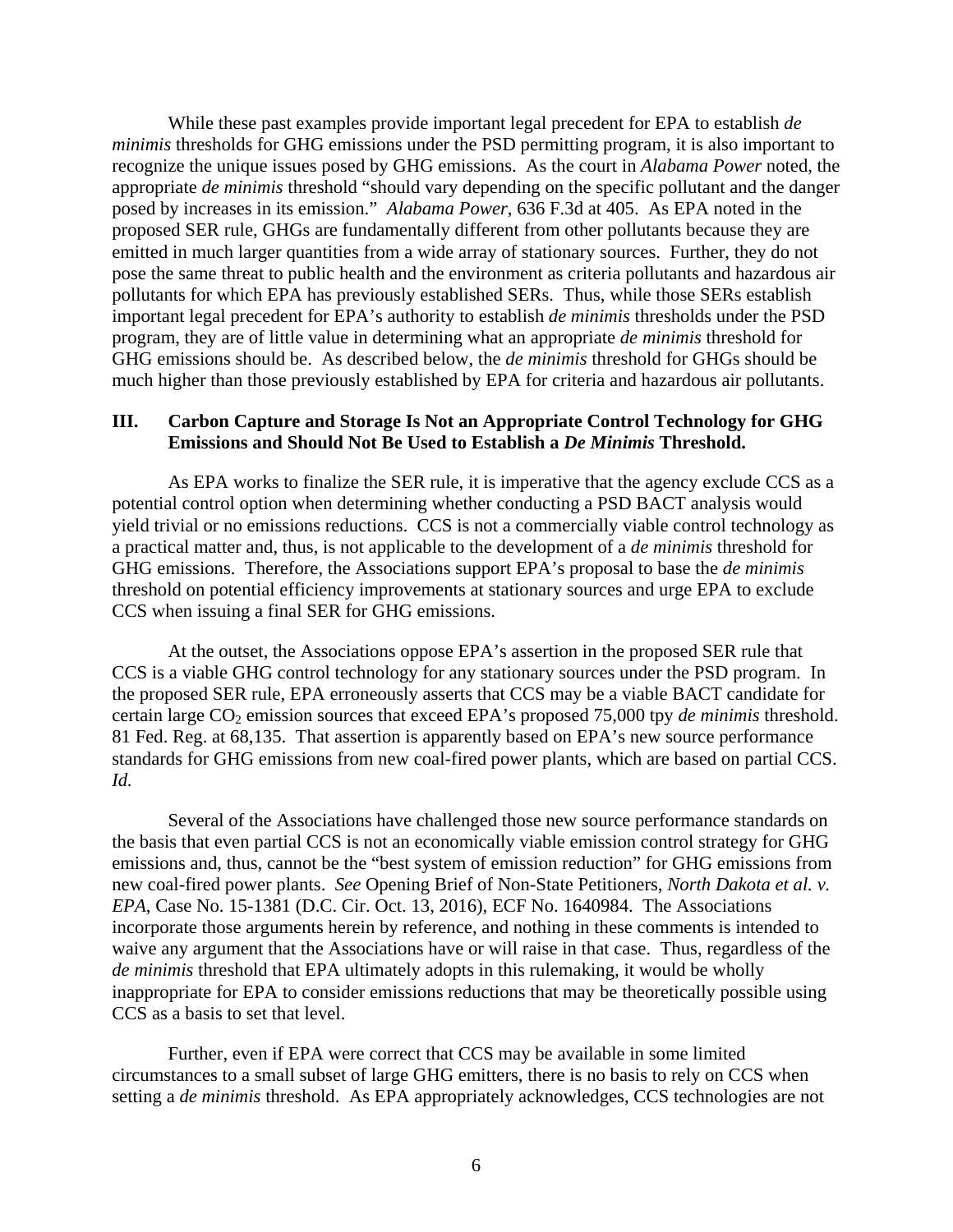"technically feasible or economically achievable for lower emitting stationary sources." 81 Fed. Reg. at 68,135. Sources that emit GHG emissions at the 75,000-tpy level proposed by EPA (and even at much higher levels) are relatively small in comparison to the coal-fired power plants at issue in *North Dakota v. EPA*. Thus, even if a stationary source were located in an area where CCS was potentially available, the costs of installing CCS would be so disproportionate that CCS would fail under any BACT analysis for a source that may be a candidate for a *de minimis* exemption. Thus, EPA should continue to exclude CCS when establishing a *de minimis* threshold.

## **IV. EPA Should Establish a** *De Minimis* **Threshold that Exceeds 75,000 tpy of GHGs.**

In the proposed SER rule, EPA impermissibly limits the potential *de minimis* thresholds to a range from 30,000 to 75,000 tpy and states that it is not considering an SER level outside of that range. 81 Fed. Reg. at 68,113. It is arbitrary for EPA to prejudge the outcome of this rulemaking and refuse to entertain comments that may support a higher *de minimis* threshold. Instead, EPA must consider the full range of potential *de minimis* thresholds—including those above 75,000 tpy—and select a final value based on all comments received. As described below, there is ample evidence to justify a threshold that is higher than 75,000 tpy.

First, nothing in the Supreme Court's decision in *UARG* established 75,000 tpy as a ceiling on potential *de minimis* thresholds. Instead, the Court merely instructed EPA to justify its selection "on proper grounds." *UARG*, 134 S. Ct. at 2449. While those "proper grounds" involve a substantive evaluation of potential thresholds, they also encompass the procedural requirements embodied in the Administrative Procedure Act. EPA cannot fulfill those procedural obligations if it prejudges the outcome of the rulemaking by only accepting and considering comments on a small range of alternative thresholds.

Instead, EPA must carefully consider all comments received in response to the proposed SER rule, including those that advocate for a threshold that exceeds 75,000 tpy. To the extent that such comments are justified and have a sound factual basis, EPA must consider establishing a final SER for GHG emissions that exceeds 75,000 tpy.

Second, while EPA relies in part on previously issued PSD permits when selecting the proposed range of *de minimis* thresholds, there is no indication that EPA actively solicited any information about permitting burden or potential emissions reductions from the regulated community. As a result, these comments represent the first opportunity for many affected industries to provide information to EPA that may be relevant to selecting an appropriate *de minimis* threshold. That information may well support a higher threshold under EPA's proposed criteria. In the absence of information from such a critical set of stakeholders, it would be arbitrary and capricious for EPA to limit the potential range of SER values and refuse to consider comments on GHG emissions thresholds that fall outside of that range.

In past comments, several of the Associations have advocated for a *de minimis* threshold that exceeds 75,000 tpy. In addition, in comments on the proposed Step 3 of the Tailoring Rule, submitted on April 20, 2012, the Associations stressed that significantly increased PSD thresholds would lead to a tighter "fit" between PSD regulation of facilities based on emissions of criteria pollutants and GHG emissions, reconciling EPA's interests in ameliorating climate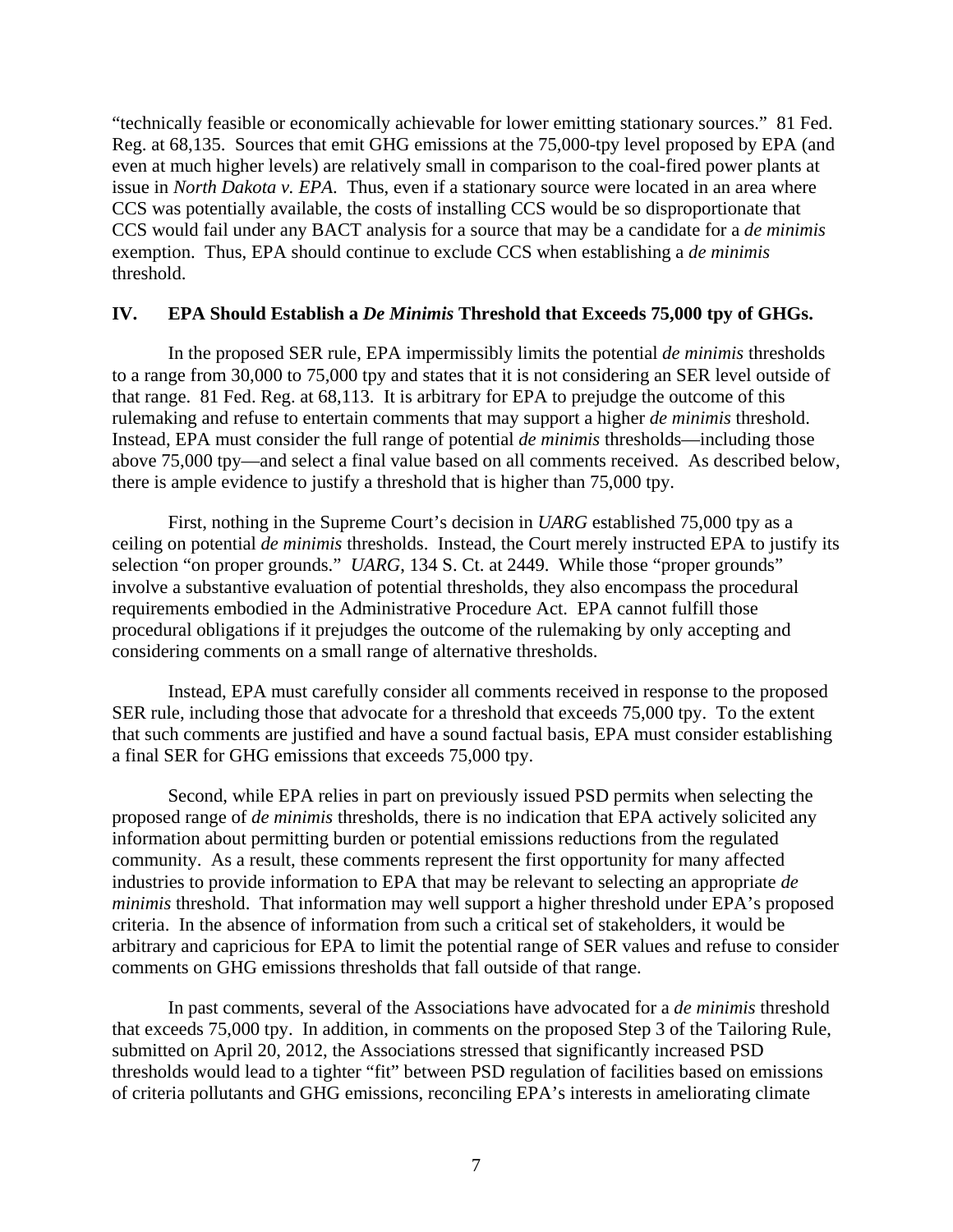change with the goals of minimizing unnecessary permitting burdens on industry and state agencies. Other commenters have suggested that a GHG SER should be higher than 75,000 tpy as well. *See* Comment from Carbo Ceramics, Docket ID No. EPA-HQ-OAR-2009-0517-5077 (Dec. 28, 2009) (250,000-tpy threshold would mostly capture sources already subject to PSD permitting for criteria pollutants); Comment from Ameren Corporation, Docket ID No. EPA-HQ-OAR-2009-0517-5082 (Dec. 28, 2009) (250,000-tpy threshold would match the potential to emit CO2 emissions of a 250 MMBtu/hr boiler).

Further, even facilities with CO2 emissions over 250,000 tpy would, in some cases, be minor sources for other PSD pollutants and, thus, be permitted by states as minor sources. For example, a 600 million MMBtu/hr aggregate total combustion capacity natural gas-fired process heater with low-NO<sub>x</sub> burners could emit 0.015 lb/MMBtu NO<sub>x</sub>, equal to 39.4 tons NO<sub>x</sub>, which is below the 40-tpy SER for NOx under the PSD program. Using the U.S. Energy Information Administration's natural gas  $CO_2$  emissions factor of 117 lb  $CO_2/MMBtu^2$  would lead to an emissions estimate of 307,476 tpy CO<sub>2</sub>, which clearly exceeds a *de minimis* threshold of 75,000 tons per year. $3$ 

These examples demonstrate that there is ample information available to support a *de minimis* threshold higher than 75,000 tpy. Rather than arbitrarily limiting the range of comments that it is accepting on the proposed SER Rule, EPA must carefully consider all comments including those that advocate for a higher threshold. Thus, although EPA is proposing to set the *de minimis* threshold at 75,000 tpy, the Associations urge EPA to consider all evidence provided in these and other comments on the proposed SER rule. The Associations believe that fair consideration of the information received through comments in this and prior, related rulemakings should result in EPA establishing a threshold that is substantially higher than 75,000 tpy.

#### **V. EPA Should Not Establish a** *De Minimis* **Threshold Below 75,000 tpy.**

Finally, under no circumstances should EPA adopt a *de minimis* threshold below 75,000 tpy. As EPA recognizes in the proposed SER rule, the purpose of a *de minimis* threshold is to avoid imposing regulatory obligations that will not produce meaningful emissions reductions. The Associations support EPA's conclusion that meaningful GHG emissions reductions cannot be obtained from stationary sources that emit less than 75,000 tpy.

First, as EPA notes in the proposed SER rule, the vast majority of GHG emissions from stationary sources come from sources that emit far in excess of 75,000 tpy. In fact, all of the major source categories identified by EPA exceed this threshold. Thus, adopting a lower *de minimis* threshold would not have a meaningful impact on GHG emissions from stationary sources as a whole. Instead, it has the potential to dramatically increase the number of stationary sources that are subject to PSD BACT without providing significant incremental gains in

 $\overline{a}$ 

<sup>&</sup>lt;sup>2</sup> See U.S. EIA, Frequently Asked Questions: How much carbon dioxide is produced when different fuels are burned?, *available at* https://www.eia.gov/tools/faqs/faq.cfm?id=73&t=11.

 $3$  In addition, the Associations are aware of other commenters on the proposed SER rule who are presenting grounds to establish an SER threshold in excess of 300,000 tpy.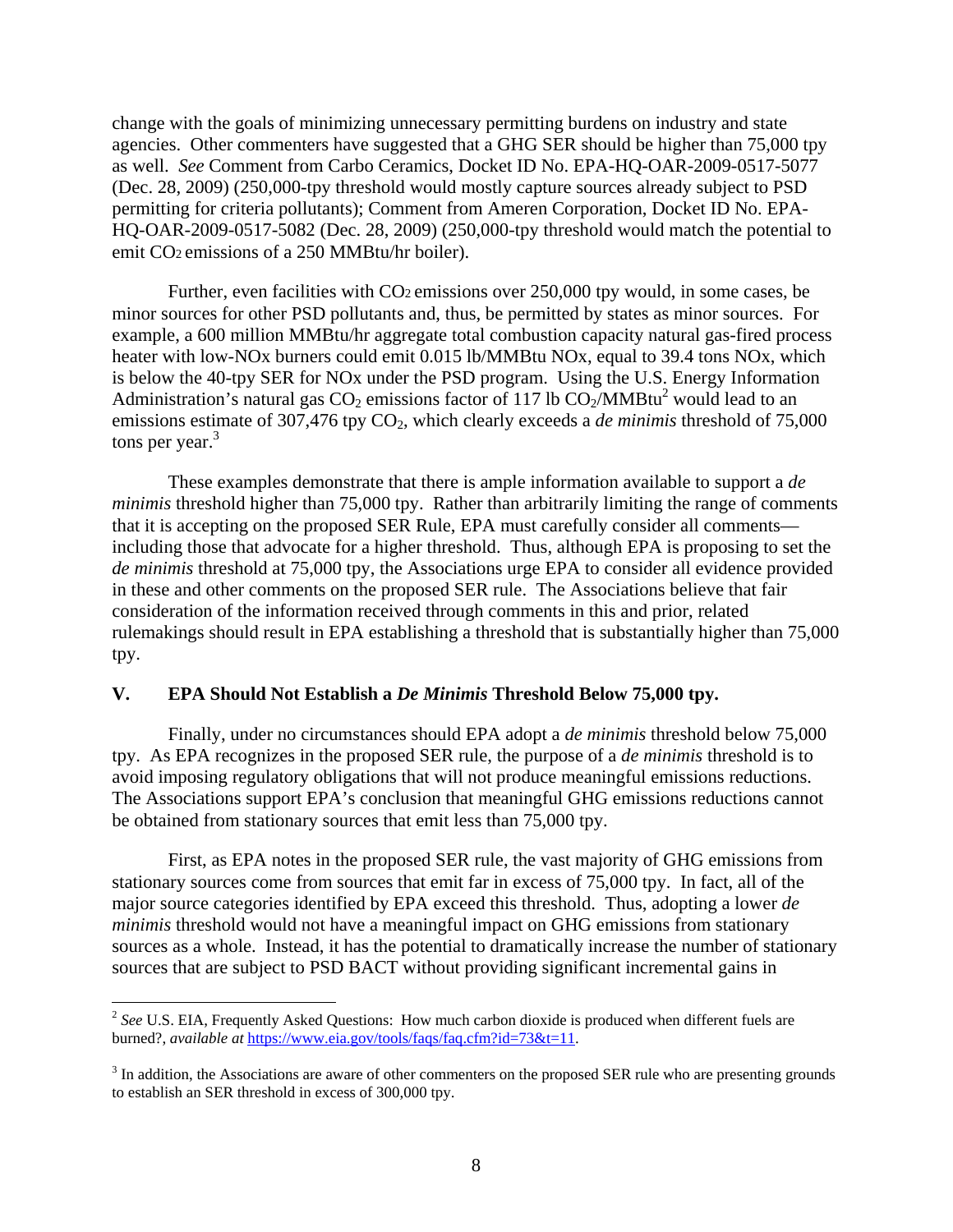emission reductions. Under the circumstances, a lower *de minimis* threshold does not meet the criteria outlined in *Alabama Power* and adopted by EPA in the proposed SER rule.

Second, as EPA explained in the proposed SER rule, sources that emit less than 75,000 tpy of GHGs have limited opportunities to reduce emissions because, for all sources subject to PSD BACT, efficiency improvements are the primary—if not only—means of reducing GHG emissions.<sup>4</sup> For some large sources, it may be possible to customize a source in a manner that reduces net GHG emissions in response to a BACT analysis. However, for small projects with lower capital costs and fewer GHG emissions, such customization is not possible. Instead, these sources typically rely on off-the-shelf technology that cannot be easily customized in order to reduce GHG emissions. Further, even if such customization were possible, it would, in most cases, be cost prohibitive for small, lower cost projects. Requiring such sources to install customized equipment designed to reduce GHG emissions likely would result in cancelation of the projects on economic grounds. That is not the purpose of the PSD program. Thus, even if a BACT analysis were required for sources emitting less than 75,000 tpy of GHGs, the outcome would produce few, if any, emissions reductions.

Third, as the size of stationary sources decreases and the opportunities for emissions reductions are diminished, the administrative and economic costs associated with a PSD BACT analysis increase dramatically in comparison to the expected emissions reductions. *Alabama Power* confirms that such costs are relevant to EPA's analysis and, at some point, the incremental benefits associated with the PSD BACT analysis cannot justify the costs imposed on permitting agencies and regulated entities. While the Associations have serious concerns about the administrative and economic burdens associated with requiring PSD BACT at levels at or even above 75,000 tpy of GHG emissions, we agree with EPA that those burdens are excessive when GHG emissions fall below 75,000 tpy. Thus, the Associations support EPA's conclusion that a *de minimis* threshold below 75,000 tpy is not warranted.

#### **CONCLUSION**

For the reasons described above, and subject to the caveats aforementioned, the Associations support EPA's proposal to fully implement the Supreme Court's decision in *UARG* and to establish *de minimis* thresholds for GHG emissions under the PSD and Title V programs. We further urge EPA to consider carefully the comments and other information provided by members of the regulated community when adopting a final SER value for GHG emissions.

1

<sup>&</sup>lt;sup>4</sup> In evaluating the potential emissions reductions that could be obtained through a BACT analysis, it is imperative that EPA consider both the technological and economic feasibility of potential emission reduction technologies. In some cases, emissions controls that are technically feasible may prove economically infeasible, particularly for smaller facilities. For example, for many nitric acid plants, efficiency improvements and leak detection and repair may constitute BACT because other control options such as secondary or tertiary abatement will prove economically infeasible in practice. If EPA fails to properly account for economic feasibility in this rulemaking, it could potentially impose PSD permitting obligations on sources that could only achieve trivial emissions reductions if a proper case-by-case BACT analysis was conducted.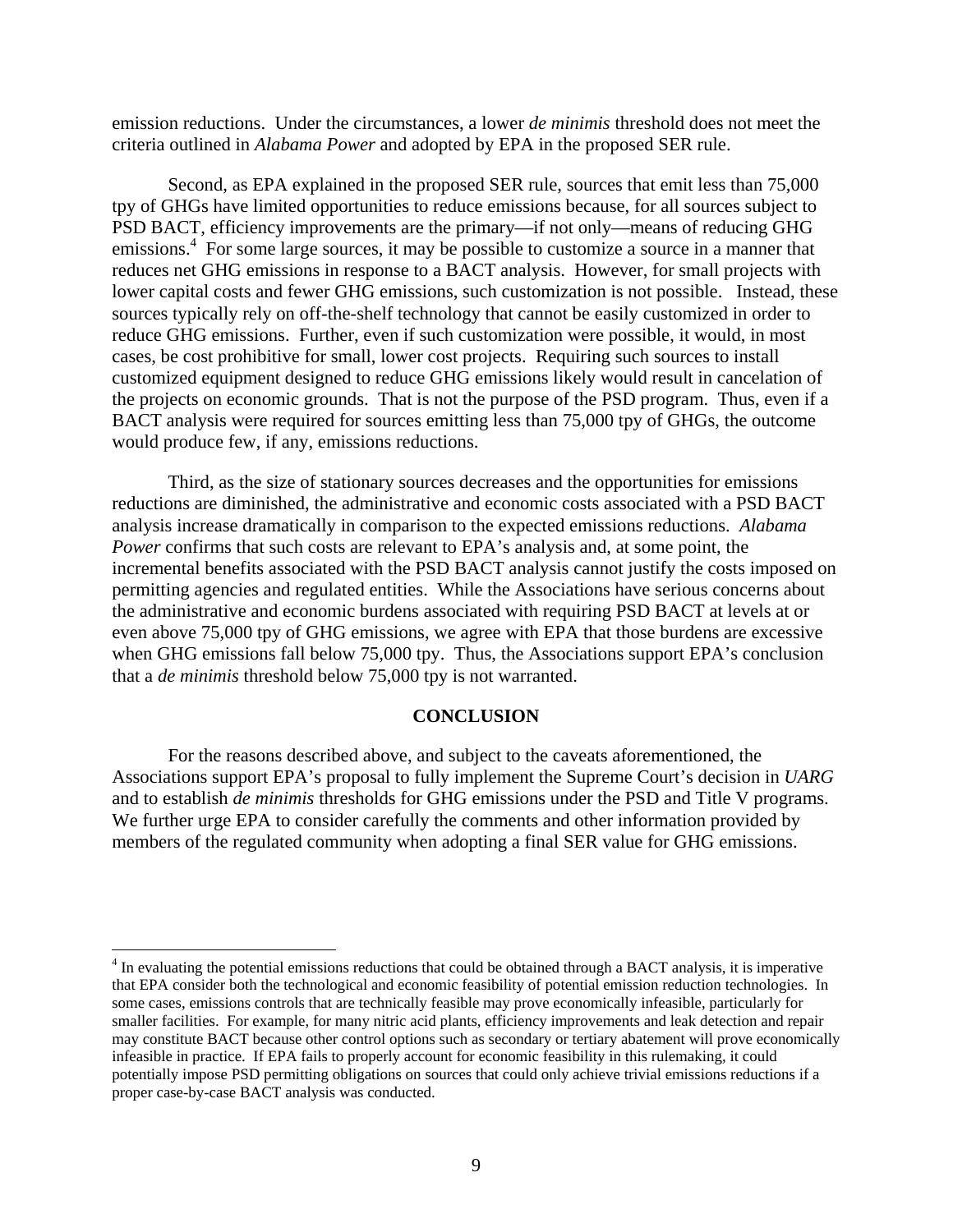Respectfully submitted,

**American Chemistry Council American Coke and Coal Chemicals Institute American Iron and Steel Institute American Petroleum Institute Council of Industrial Boiler Owners Electricity Consumers Resource Council National Association of Manufacturers National Oilseed Processors Association The Fertilizer Institute U.S. Chamber of Commerce**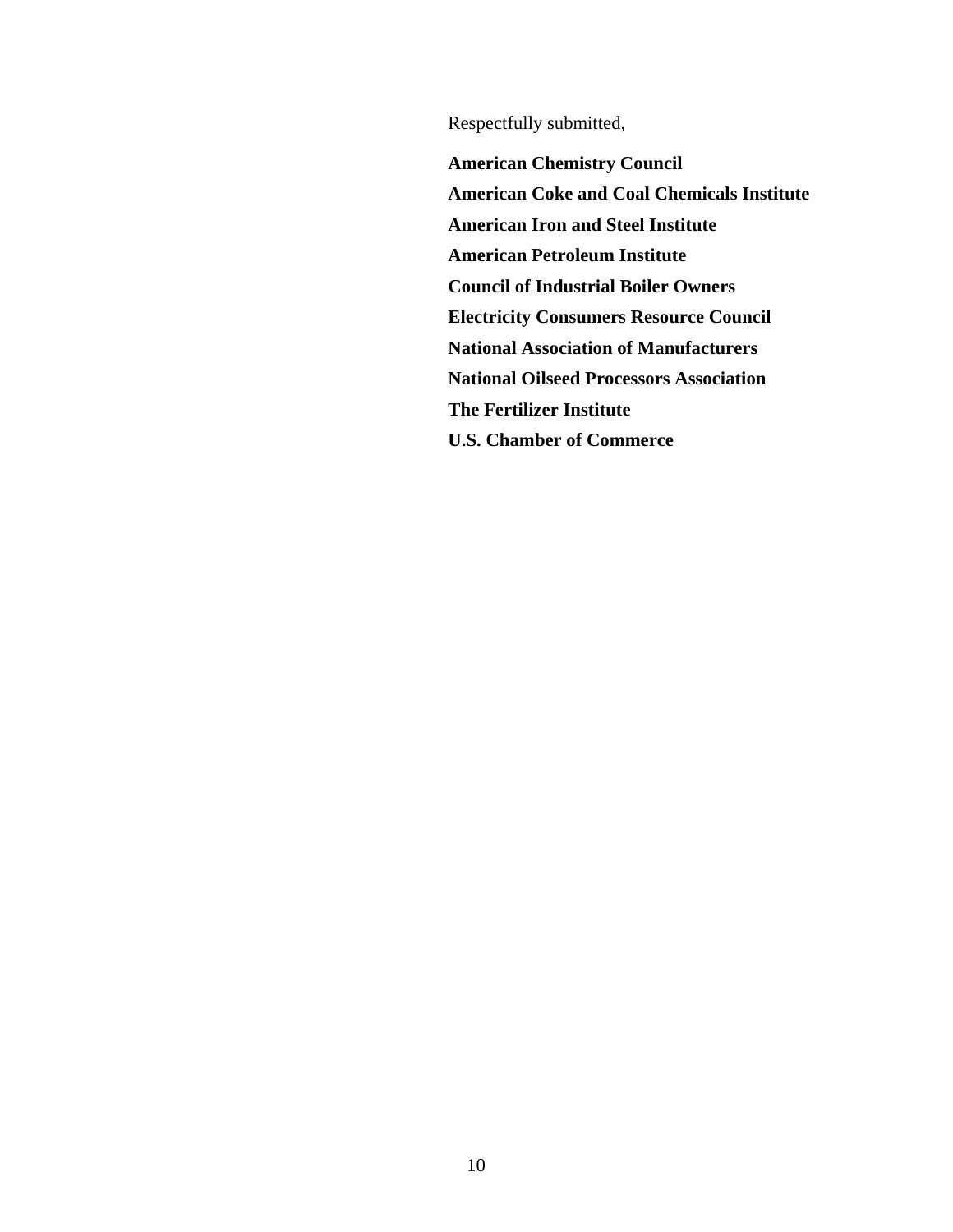# **Appendix A**

The **American Chemistry Council** ("ACC") represents the leading companies engaged in the business of chemistry. ACC members apply the science of chemistry to make innovative products and services that make people's lives better, healthier and safer. ACC is committed to improved environmental, health and safety performance through Responsible Care®, common sense advocacy designed to address major public policy issues, and health and environmental research and product testing. The business of chemistry is an \$812 billion enterprise and a key element of the nation's economy.

The **American Coke and Coal Chemicals Institute** (ACCCI), which was founded in 1944, is the international trade association that represents 100% of the U.S. producers of metallurgical coke used for iron and steelmaking, and 100% of the nation's producers of coal chemicals, who combined have operations in 12 states. It also represents chemical processors, metallurgical coal producers, coal and coke sales agents, and suppliers of equipment, goods and services to the industry.

The **American Iron and Steel Institute** (AISI) serves as the voice of the North American steel industry in the public policy arena and advances the case for steel in the marketplace as the preferred material of choice. AISI also plays a lead role in the development and application of new steels and steelmaking technology. AISI is comprised of 19 member companies, including integrated and electric furnace steelmakers, and approximately 125 associate members who are suppliers to or customers of the steel industry.

The **American Petroleum Institute** ("API") represents over 630 oil and natural gas companies, leaders of a technology-driven industry that supplies most of America's energy, supports more than 9.8 million jobs and 8 percent of the U.S. economy, and, since 2000, has invested nearly \$2 trillion in U.S. capital projects to advance all forms of energy, including alternatives. API and its members are dedicated to meeting environmental requirements, while economically developing and supplying energy resources to meet consumer needs.

The **Council of Industrial Boiler Owners** ("CIBO") is a trade association of industrial boiler owners, architect-engineers, related equipment manufacturers, and University affiliates representing 20 major industrial sectors. CIBO members have facilities in every region of the country and a representative distribution of almost every type of boiler and fuel combination currently in operation. CIBO was formed in 1978 to promote the exchange of information about issues affecting industrial boilers, including energy and environmental equipment, technology, operations, policies, laws and regulations.

The **Electricity Consumers Resource Council** ("ELCON") is the national association representing large industrial consumers of electricity. ELCON member companies produce a wide range of industrial commodities and consumer goods from virtually every segment of the manufacturing community. ELCON members operate hundreds of major facilities in all regions of the United States. Many ELCON members also cogenerate electricity as a by-product to serving a manufacturing steam requirement.

The **National Association of Manufacturers** ("NAM") is the largest manufacturing association in the United States, representing small and large manufacturers in every industrial sector and in all 50 states. Manufacturing employs nearly 12 million men and women, contributes more than \$1.8 trillion to the U.S. economy annually, has the largest economic